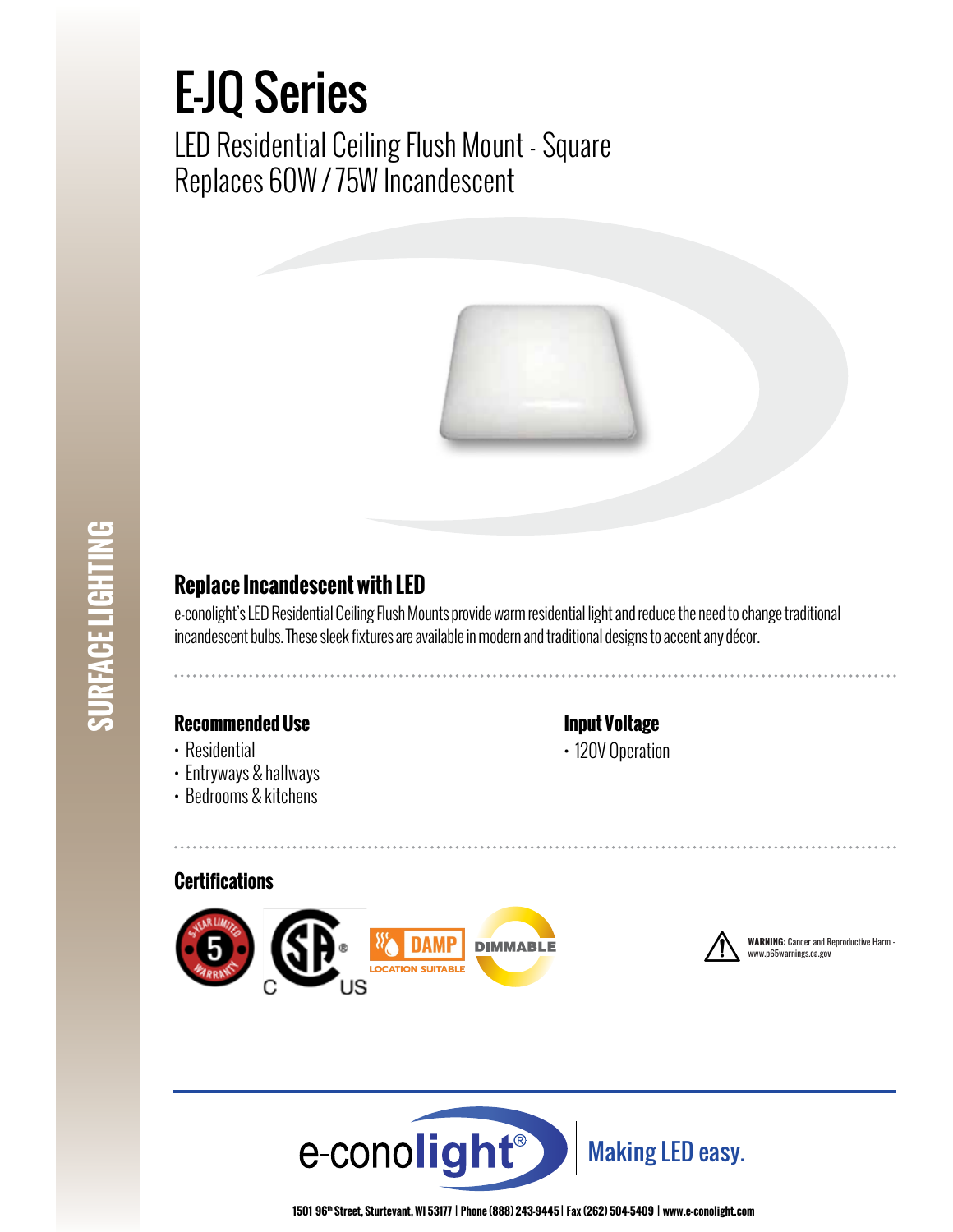# E-JQ Series





#### Series Overview

| <b>DIMENSIONS</b>                            | <b>PRODUCT</b><br>WEIGHT | <b>MOUNTING</b><br>HEIGHT | <b>SPACING</b> |
|----------------------------------------------|--------------------------|---------------------------|----------------|
| 11" L x 11" <b>W</b> x 2-4/5" <b>H</b> (15W) | $1.32$ lbs.              | Ceiling height but no     |                |
| 14-3/5" L x 14-3/5" W x 3 1/3" H (23W)       | $1.98$ lbs.              | more than 10 to 12 feet   |                |

#### Fixture Specifications

| <b>HOUSING</b>          | Durable steel housing with white finish              |
|-------------------------|------------------------------------------------------|
| <b>LENS</b><br>ASSEMBLY | <b>Plastic lens</b>                                  |
| <b>MOUNTING</b>         | Surface mounts to 3" and 4" octagonal junction boxes |

#### Electrical Performance

| <b>OPERATING</b><br><b>MINIMUM</b> | <b>LIFESPAN</b><br>$L_n$ AT 25°C $(77°F)$             | <b>POWER</b><br><b>FACTOR</b> | <b>TOTAL HARMONIC</b><br><b>DISTORTION</b> | <b>DIMMABLE</b> |
|------------------------------------|-------------------------------------------------------|-------------------------------|--------------------------------------------|-----------------|
| $-30^{\circ}$ C ( $-22^{\circ}$ F) | Estimated<br>61,000 Hours (15W)<br>58,000 Hours (23W) | >0.9                          | $\langle 20\%$                             | Yes             |
| <b>INPUT VOLTAGE</b>               | <b>120V</b>                                           | <b>208V</b>                   | <b>240V</b>                                | <b>277V</b>     |
| <b>Current Draw (Amps)</b>         | 0.12A(15W)<br>0.20A (23W)                             |                               |                                            |                 |

#### Warranty & Certifications

| <b>WARRANTY</b> | <b>CSALISTED</b> | me  | <b>ENERGY STAR</b> |
|-----------------|------------------|-----|--------------------|
| 5-Year Limited  | Damp Locations   | --- | ---                |





#### Output Specifications

| <b>SKU</b>  | LIGHT OUTPUT | <b>COLOR TEMP</b><br>(See chart) | <b>POWER</b><br><b>CONSUMPTION</b> | <b>COLOR</b><br><b>ACCURACY</b> | <b>REPLACES</b>  |
|-------------|--------------|----------------------------------|------------------------------------|---------------------------------|------------------|
| E JOIL1511W | 767 Lumens   | Soft White (2700K)               | <b>15W</b>                         | $\geq 80$ CRI                   | 60W Incandescent |
| E-J02L2311W | 1142 Lumens  | Soft White (2700K)               | 23W                                | $\geq 80$ CRI                   | 75W Incandescent |

Due to continuous product improvement, information in this document is subject to change. Revision Date: 12/28/16

**1501 96th Street, Sturtevant, WI 53177 | Phone (888) 243-9445 | Fax (262) 504-5409 | www.e–conolight.com**



**SURFACE LIGHTING SURFACE LIGHTING**